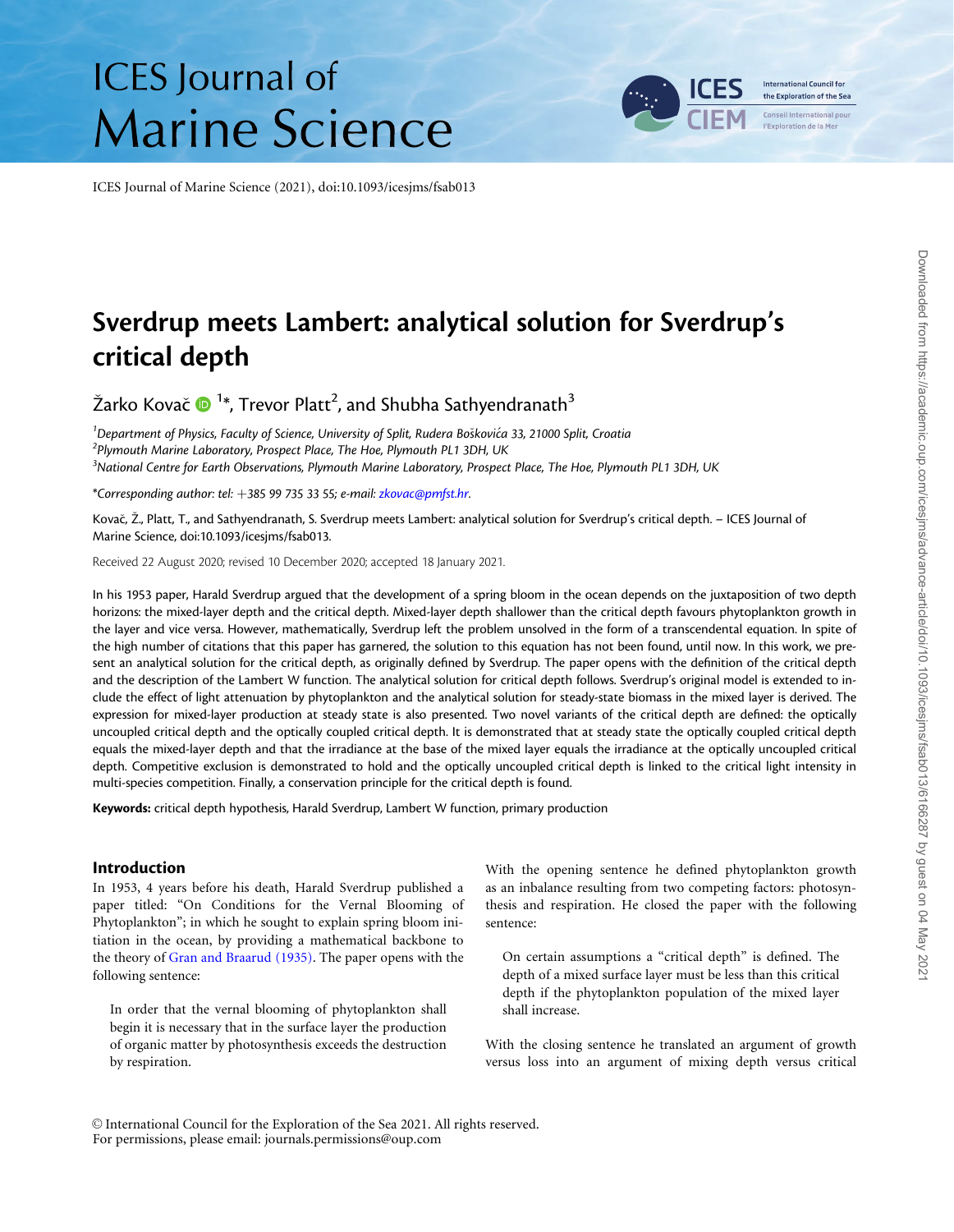<span id="page-1-0"></span>depth. These two sentences perhaps best summarize the key question asked by Sverdrup's paper: How does a phytoplankton bloom get initiated?

Modern variants of the concepts advanced by Sverdrup, aiming to explain the mechanism and ultimately predict the outbreak of phytoplankton blooms can be classified into three groups [\(Lindeman and St. John, 2014](#page-10-0)): the Critical Depth Hypothesis [\(Sverdrup, 1953](#page-10-0); [Bishop](#page-9-0) et al., 1986), the Critical Turbulence Hypothesis [\(Huisman](#page-10-0) et al., 1999, [2002\)](#page-10-0), and the Disturbance Recovery Hypothesis [\(Behrenfeld, 2010](#page-9-0); [Behrenfeld](#page-9-0) et al., 2013a). All three use the concept of the critical depth in one form or another, either to argue in its favour, to complement it, or to argue against it.

Although simple in its premise and consequences, the Critical Depth Hypothesis sparked much debate in recent years ([Behrenfeld](#page-9-0) et al., 2013a, [b](#page-9-0); [Chiswell, 2013](#page-9-0); [Lindeman and St.](#page-10-0) [John, 2014](#page-10-0); [Sathyendranath](#page-10-0) et al., 2015), but tests of Sverdrup's hypothesis against in situ observations continue to demonstrate its relevance to the problems of the day [\(Rumyantseva](#page-10-0) et al., [2019\)](#page-10-0). Perhaps this debate can be aided by providing the analytical solution for the original Sverdrup's critical depth. In his paper, [Sverdrup \(1953\)](#page-10-0) stated the critical depth implicitly in the form of a transcendental equation [[Equation \(6\)](#page-2-0) in [Sverdrup \(1953\)](#page-10-0)]. To this day, the solution to this equation has not been found even though the paper itself has been cited 1391 times according to Web of Science (at the time of writing). If it had not been so, and Sverdrup had provided an explicit expression for the critical depth, perhaps the ensuing debates would have been less fierce.

In fact, Sverdrup's transcendental equation can be solved explicitly for the critical depth. In 1779 Leonhard Euler solved the equation  $xe^{x} = a$ , by finding the inverse of  $xe^{x}$  [\(Euler, 1779\)](#page-9-0). Today, this inverse is called the Lambert W function, named after Johann Heinrich Lambert ([Gray and Tiling, 1978\)](#page-10-0) who was the first to solve the trinomial equation, which laid the groundwork for Euler. The history behind the W in the name is somewhat debatable ([Corless](#page-9-0) et al., 1996; [Hays, 2005\)](#page-10-0). The procedure of applying the Lambert W function to a given problem is simple. Reduce the problem to a statement of the form  $xe^x = a$  and simply invert it by using the Lambert W function. This procedure has been applied numerous times in several disciplines, so much so that [Gouvea \(2000\)](#page-10-0) even pushed for the function to be included amongst the elementary functions.

A seminal paper by [Corless](#page-9-0) et al. (1996) provides a survey of applications of the Lambert W function: those of interest to oceanographers include the inversion of the dispersion relation of surface gravity waves (Mező and Keady, 2016) and the exact expression for Wien's peak in the solar spectrum ([Stewart, 2011](#page-10-0)). Here we provide another application of the Lambert W function in oceanography: We derive the first analytical solution for Sverdrup's critical depth [\(Sverdrup, 1953\)](#page-10-0), an important principle in the ecology of the pelagic ecosystem related to the outbreak of phytoplankton blooms. The primary aim of the paper is to gain further insight into Sverdrup's original work by mathematical means.

# Governing equations

# Model

The model we employ to describe phytoplankton distribution in the vertical is a generic one-dimensional model of the advectiondiffusion-reaction type, commonly used in oceanographic practice [\(Huisman](#page-10-0) et al., 2002; [Ryabov and Blasius, 2008](#page-10-0); [Du and](#page-9-0) [Mei, 2011;](#page-9-0) [Enriquez and Taylor, 2015;](#page-9-0) Dai et al.[, 2015](#page-9-0)). For this model setup, let the z axis be positive downwards. Let  $B = B(z, t)$ mark the phytoplankton cell concentration (biomass),  $w$  the sinking velocity of phytoplankton cells and  $K<sub>z</sub>$  the vertical eddy diffusivity. The governing equation for biomass reads:

$$
\frac{\partial B}{\partial t} + w \frac{\partial B}{\partial z} = \frac{1}{\chi} (P(z, t) - L(z, t)) + K_z \frac{\partial^2 B}{\partial z^2}, \tag{1}
$$

where  $\chi$  is the carbon to chlorophyll ratio. The  $P(z, t)$  term describes photosynthesis, which can be parametrized in numer-ous ways [\(Kova](#page-10-0)č et al.[, 2017b](#page-10-0)) and the  $L(z, t)$  term represents losses in the broadest sense (respiration, grazing), which can also be parameterized in numerous ways (Zhai et al.[, 2010](#page-10-0)). A detailed list of notations and parameters used throughout the paper, along with corresponding units, is provided in the [Supplementary data.](https://academic.oup.com/icesjms/article-lookup/doi/10.1093/icesjms/fsab013#supplementary-data)

Let us now consider a mixed layer of depth  $Z_m$ , subject to noflux boundary conditions at the ocean surface  $(z=0)$  and the base of the mixed layer  $(z = Z_m)$ . The reader is referred to [Huisman and Sommeijer \(2002\),](#page-10-0) Platt et al. [\(2003\),](#page-10-0) and [Kova](#page-10-0)č et al. [\(2020\)](#page-10-0) for the study of mixed-layer phytoplankton dynamics with an open boundary condition at the base of the mixed layer. By integrating the previous equation from the surface to the base of the mixed layer and acknowledging boundary conditions we get:

$$
\frac{\partial B}{\partial t} = \frac{1}{\chi Z_m} \int_{0}^{Z_m} (P(z, t) - L(z, t)) dz,
$$
\n(2)

as the governing equation for the evolution of average mixed-layer biomass, where now  $B = B(t)$  is the uniform phytoplankton biomass in the mixed layer and the right-hand side gives the average production and losses in the mixed layer. We see that growth or decline in phytoplankton biomass is determined by the overall balance between photosynthesis and losses in the mixed layer. As photosynthesis is light-driven, and light decreases with depth in the ocean ([Figure 1](#page-2-0)), the stage is set for the following question: How deep can  $Z_m$  be for the right-hand side to remain positive? Numerous authors have attempted to answer this question recently, e.g. [Chiswell](#page-9-0) et al. [\(2015\)](#page-9-0); [Levy \(2015\);](#page-10-0) [Behrenfeld and Boss \(2018\),](#page-9-0) with the first quantitative attempt given by [Sverdrup \(1953\).](#page-10-0) We now demonstrate how Sverdrup approached this problem in his seminal 1953 paper, but with a slightly altered formalism.

#### Critical depth

Photosynthesis is light-driven, therefore to model  $P(z, t)$  light at depth has to be specified [\(Platt and Sathyendranath, 1991](#page-10-0)). Let irradiance at depth be given by the Beer–Lambert law [\(Kirk, 2011](#page-10-0)):

$$
I(z, t) = I_0(t) \exp(-Kz), \tag{3}
$$

where  $I_0(t)$  is the surface irradiance and K is the attenuation coefficient (not to be confused with the vertical eddy diffusivity  $K_z$ ). Following [Sverdrup \(1953\)](#page-10-0), we use a linear dependence of production on available light:

$$
P(z,t) = B \alpha^B I(z,t), \qquad (4)
$$

where  $B$  is the average phytoplankton biomass in the mixed layer and  $\alpha^B$  the initial slope of the photosynthesis-irradiance function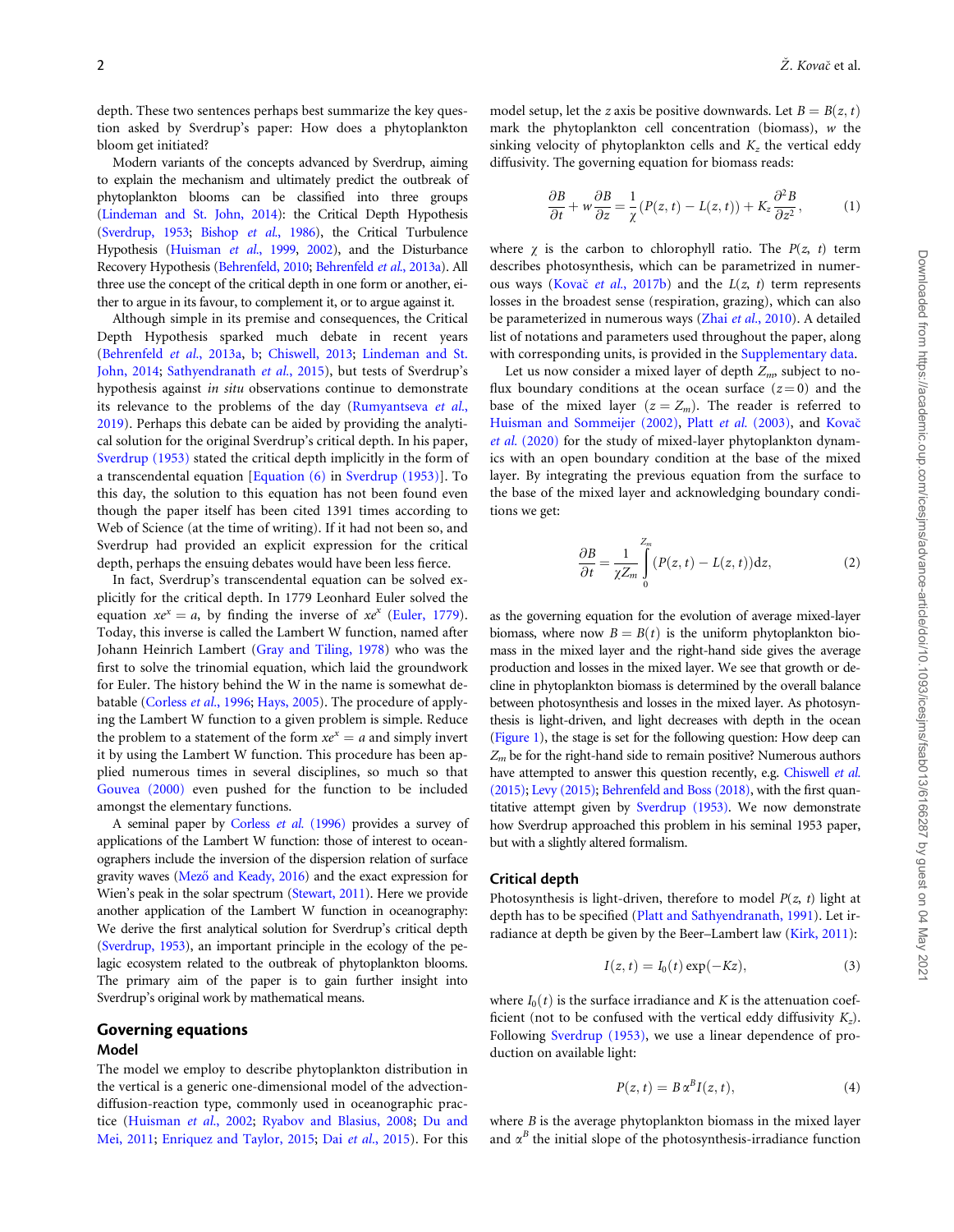<span id="page-2-0"></span>

Figure 1. Depiction of the vertical dependence of photosynthesis P (orange curve) and losses L (blue line) in a water column with a mixed layer of depth  $Z_m$  (red line). Photosynthesis declines with depth due to the reduction in light intensity, whereas losses are assumed constant in the mixed layer. At a given depth, the integral of photosynthesis (the area prescribed by the orange curve and the z axis) and losses (area prescribed by the blue line and the z axis) will equal and this depth is referred to as the critical depth  $Z_c$ . [Sverdrup \(1953\)](#page-10-0) argued that when  $Z_c$  exceeds  $Z_m$  phytoplankton in the mixed layer will be sustained and with  $Z_c$  shallower than  $Z_m$  it will not be sustained.

(Platt et al.[, 1980\)](#page-10-0). We also assume a depth-independent, biomass-specific, loss rate, such that the total loss  $L(z, t)$  at each depth and time is given by:

$$
L(z,t) = BL^B,\t\t(5)
$$

where  $L^B$  is the loss rate per unit biomass ([Smetacek and Passow,](#page-10-0) [1990\)](#page-10-0). In his work, [Sverdrup \(1953\)](#page-10-0) subtracts losses from production and integrates their difference over time, obtaining a function of depth  $f(z)$ :

$$
f(z) = \int_{0}^{D} \alpha^{B} I_{0}(t) \exp(-Kz) dt - \int_{0}^{24} L^{B} dt,
$$
 (6)

where D is daylength (time from sunrise till sunset). Note that  $\alpha^B$ and  $L^B$  are rates per hour, and D is in hours in this equation, and that integration is carried out over the daylight hours for primary production (due to it being zero overnight) and over 24 h for the loss terms, such that  $f(z)$  yields change in biomass per day. The first integral on the left is  $\alpha^B I_T \exp(-Kz)$ , with the total available light energy at the surface over 1 d designated as  $I_T = \int_0^D I_0(t) dt$ . Sverdrup then integrates over depth:

$$
F(Z) = \alpha^B I_T \int\limits_0^Z \exp(-Kz) dz - \int\limits_0^Z L_T^B dz, \tag{7}
$$

obtaining a function of the upper limit in the integrals, here

marked Z. The loss term, being constant, now incorporates the 24 h integration interval  $L_T^B = 24 L^B$ . Explicitly, for  $F(Z)$  we have:

$$
F(Z) = \frac{\alpha^B I_T}{K} (1 - e^{-KZ}) - L_T^B Z.
$$
 (8)

In this formulation, the critical depth  $Z_c$  is defined as the depth for which the following holds:

$$
F(Z_c) = 0,\t\t(9)
$$

where  $F(Z_c)$  refers to the integral over the layer  $(0, Z_c)$ . If there is to be a positive growth of the overall population the following condition has to be met:

$$
Z_c > 0, \t\t(10)
$$

implying:

$$
f(0) > 0. \tag{11}
$$

The condition  $f(0) > 0$  means that daily production (photosynthesis) at the surface has to be greater than losses. This translates into the following condition:

$$
\frac{\alpha^B I_T}{L_T^B} > 1.
$$
\n(12)

To solve (9), we employ the Lambert W function. Before doing so, we provide a short description of it.

# Lambert W function

Consider the transcendental equation:

$$
xe^x = a,\tag{13}
$$

where both  $x$  and  $a$  are real numbers. The Lambert W function is the inverse of the left-hand side function  $xe^x$  and is denoted W. It is defined as [\(Corless](#page-9-0) et al., 1996):

$$
W(x)e^{W(x)} = x,\t\t(14)
$$

where in general  $x$  can be a complex number. By using  $W(x)$ , the solution of (13) follows:

$$
x = W(a). \tag{15}
$$

There are two real branches of the Lambert W function ([Figure](#page-3-0) [2](#page-3-0)). By convention, the branch satisfying  $W(x) \geq -1$  is taken to be the principal branch and is denoted  $W_0(x)$  (blue curve in Figure 1). The branch satisfying  $W(x) \leq -1$  is denoted  $W_{-1}(x)$ (dashed blue curve in Figure 1). More details on the Lambert W function can be found in [Corless](#page-9-0) et al. (1996), [Gautschi \(2011\),](#page-9-0) and [Golicnik \(2012\).](#page-10-0) We now proceed to use the Lambert W function to solve for Sverdrup's critical depth explicitly.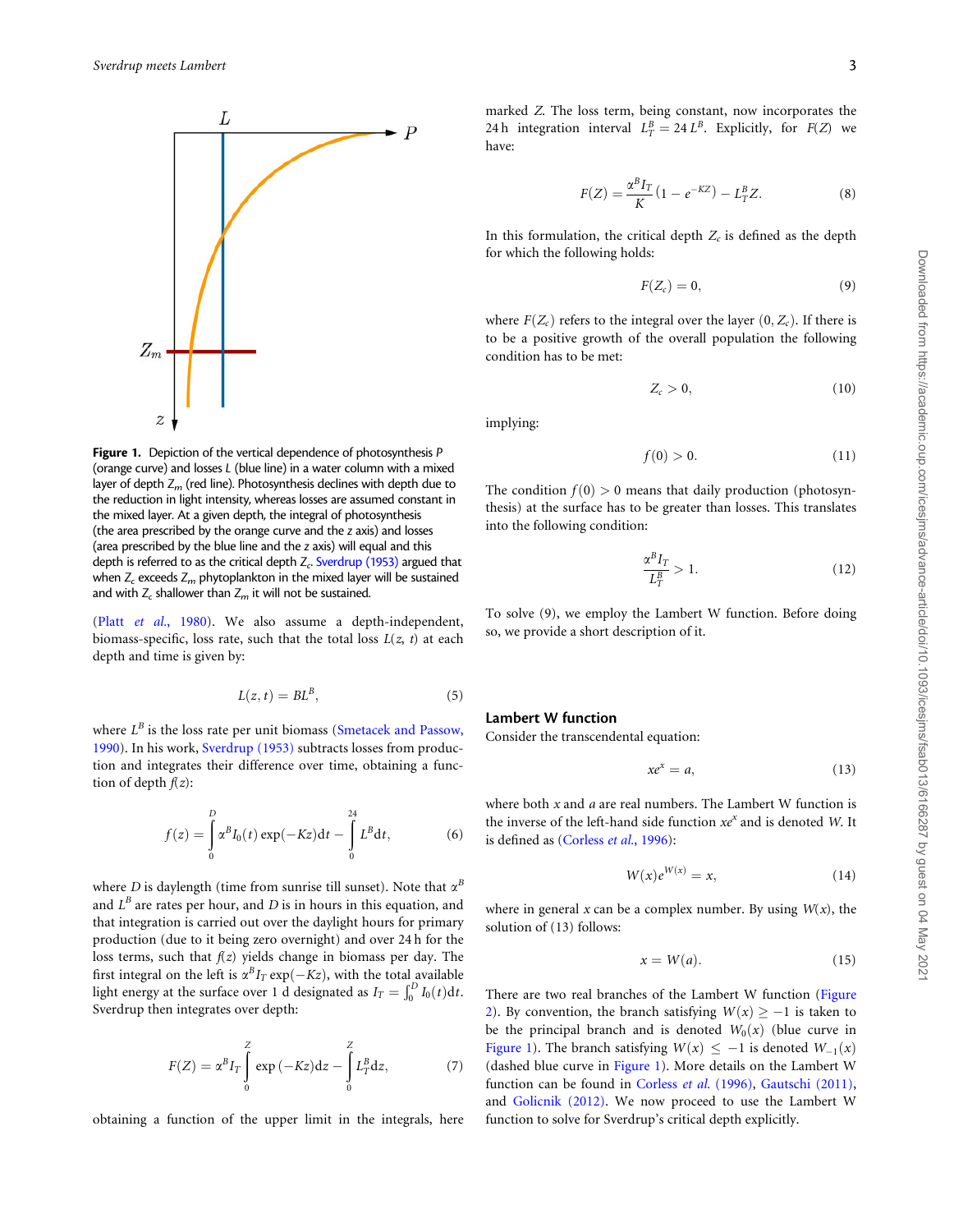<span id="page-3-0"></span>

Figure 2. Real branches of the Lambert W function. The thick blue curve is the principal branch  $W_0$  and satisfies  $W(x)\geq -1.$  The dotted blue curve is the  $W_{-1}$  branch and satisfies  $W(x) \leq -1$ .

# Solutions

# Explicit solution for the critical depth

Our strategy in solving [Equation \(9\)](#page-2-0) is to reduce is it to the form (13) and simply apply the Lambert W function. From (9), we have:

$$
1 - e^{-KZ_c} = \frac{L_T^B}{\alpha^B I_T} K Z_c,
$$
\n(16)

[[Equation 6](#page-2-0) in [Sverdrup \(1953\)\]](#page-10-0). We define  $\zeta_c$  as the optical depth corresponding to the critical depth:

$$
\zeta_c = KZ_c,\tag{17}
$$

and we also define A as the ratio of surface production to losses (uniform over depth):

$$
A = \frac{\alpha^B I_T}{L_T^B}.\tag{18}
$$

With these definitions, the starting Equation (16) becomes simply:

$$
1 - e^{-\zeta_c} = \frac{\zeta_c}{A}.\tag{19}
$$

We rewrite this equation as:

$$
(\zeta_c - A)e^{(\zeta_c - A)} = -Ae^{-A}, \qquad (20)
$$

which is now in the form of (13) and we can use the Lambert W function. The equation has the trivial solution  $\zeta_c = 0$  and the non-trivial solution ([Stewart, 2011;](#page-10-0) [Houari, 2013\)](#page-10-0):



**Figure 3.** Critical depth (expressed as optical depth)  $\zeta_c$  as a function of: (i) the ratio of surface production to losses A (blue curve) and (ii) the ratio of losses to surface production  $1/A$  (orange curve). Both plots are given by ([21](#page-10-0)). To calculate the critical depth in metres, simply apply Equation (22).

$$
\zeta_c = W_0(-Ae^{-A}) + A,\t(21)
$$

from which we get the explicit expression for the critical depth:

$$
Z_c = \frac{1}{K} \left( W_0(-Ae^{-A}) + A \right).
$$
 (22)

From (12) and the definition (18), we have  $A > 1$ . Therefore, the minimum value the argument  $-Ae^{-A}$  could take is  $-1/e$  so that  $W_0(-Ae^{-A}) \ge -1$ , making  $Z_c \ge 0$ . Plot of (21) is given in Figure (3) both as a function of A and  $1/A$  to highlight the nonlinearity. Fully expended expression (22) reads:

$$
Z_c = \frac{1}{K} \left[ W \left( -\frac{\alpha^B I_T}{L_T^B} \exp\left( \frac{-\alpha^B I_T}{L_T^B} \right) \right) + \frac{\alpha^B I_T}{L_T^B} \right].
$$
 (23)

# Critical Depth Hypothesis

Let us now reconsider a mixed layer of depth  $Z_m$ . Having selected a model for  $P(z, t)$ , the equation for the temporal evo-lution of the mixed-layer biomass (2) becomes ([Kova](#page-10-0)č [et al.](#page-10-0), [2017a\)](#page-10-0):

$$
\frac{\mathrm{d}B}{\mathrm{d}t} = \frac{1}{24} \frac{F(Z_m)}{Z_m} B,\tag{24}
$$

where  $B = B(t)$ , with 24 in the denominator as the scaling factor. The scaling factor is easily removed by opting to use instantaneous production and losses. In this case, daily irradiance  $I_T$  has to be replaced with  $I_0(t)$  and daily losses  $L^B_T$  with instantaneous losses  $L^B$ . The resulting equations with these changes would still hold. We chose to use the 24 h time scale to be in line with the original work of [Sverdrup \(1953\)](#page-10-0).

Since  $F(Z_m)$  is a function of only  $Z_m$ , the equation is linear with respect to biomass. The solution is simply: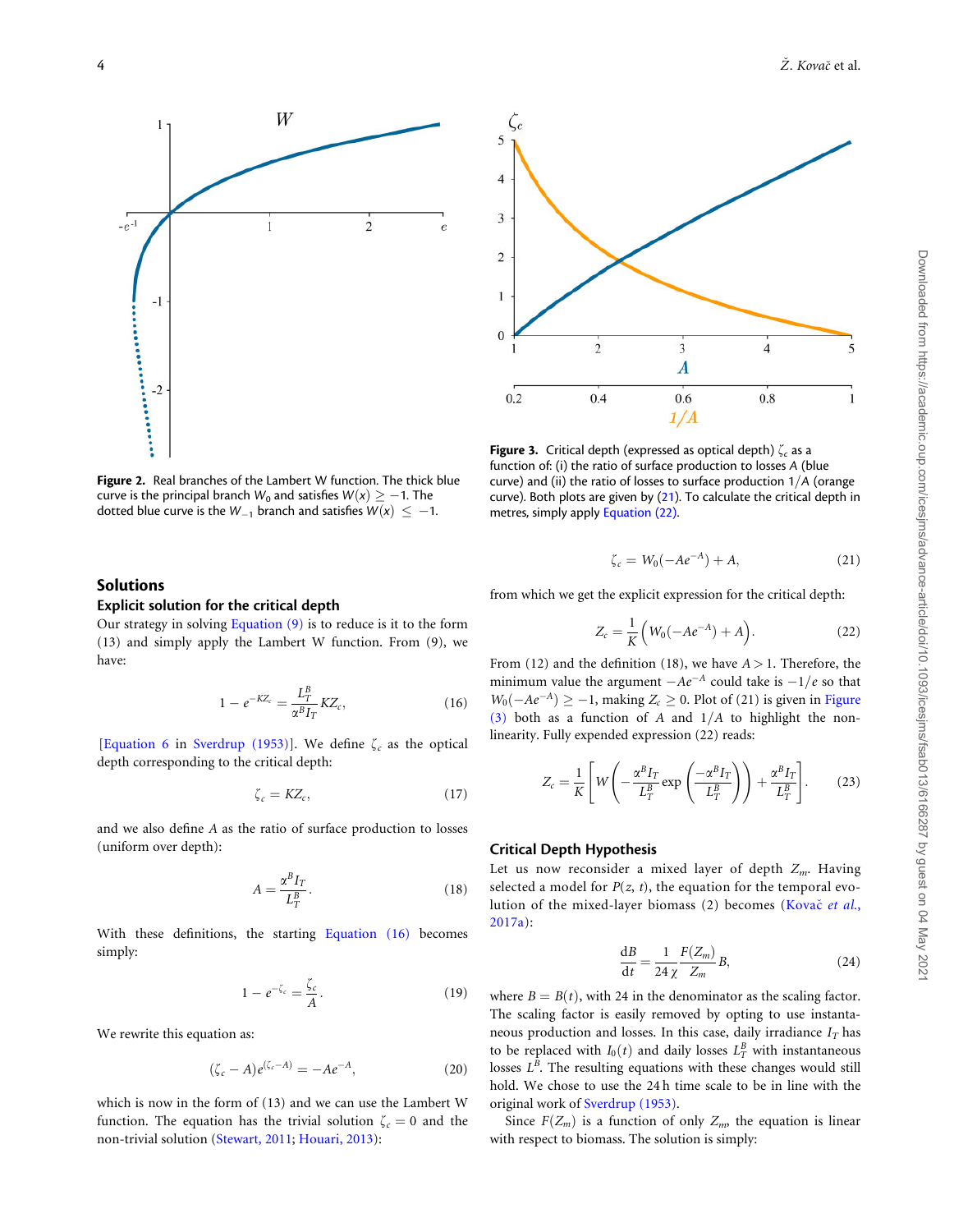$$
B = B_0 \exp\left(\frac{1}{24\,\chi} \frac{F(Z_m)}{Z_m} t\right),\tag{25}
$$

where  $B_0$  is the initial condition. [Equation \(25\)](#page-3-0) has the form of an exponential growth equation, with the growth rate given by  $F(Z_m)/(24\chi Z_m)$ . From this solution, we can determine whether biomass will grow or decline based on the relation between  $Z_c$ and  $Z_m$ . It is clear that the exponent dictates the behaviour of B with time. We have three cases:

$$
F(Z_m) > 0 \t B/B_0 > 1;F(Z_m) = 0 \t B/B_0 = 1;F(Z_m) < 0 \t B/B_0 < 1.
$$
 (26)

Now, the critical depth  $Z_c$  from [Equation \(22\)](#page-3-0) gives the depth for which  $F(Z) = 0$ . Therefore, if  $Z_m$  happens to equal  $Z_c$  we have a steady state  $B^* = B_0$ , the only steady state possible for this model, aside from the trivial steady state  $B^* = 0$  (the asterisk indicates steady state). That this is the only possible steady state is a consequence of not considering light attenuation by phytoplankton, as we now proceed to demonstrate.

#### Explicit solution for steady-state biomass

To be more realistic, we set the attenuation coefficient to be biomass dependent, which represents the physical process of absorbing and scattering of light by phytoplankton ([Sathyendranath and](#page-10-0) [Platt, 1988](#page-10-0); Platt et al.[, 1990](#page-10-0)):

$$
K = K_w + k_B B,\t\t(27)
$$

where  $K_w$  is the attenuation coefficient of sea water, including non-varying vertical attenuation by any substance present in the water, such that we can consider  $K_w$  as representing a constant background attenuation independent of phytoplankton; and  $k_B$  is the specific attenuation coefficient of phytoplankton. Note that Equation (27) assumes that the effect of other substances that covary with phytoplankton is accounted for, through  $k_B$ . [Equation](#page-3-0) [\(24\)](#page-3-0) now becomes non-linear in B:

$$
\frac{\mathrm{d}B}{\mathrm{d}t} = \frac{1}{24} \frac{F(Z_m, B)}{Z_m} B,\tag{28}
$$

where  $F(Z, B)$  is now:

$$
F(Z, B) = \frac{\alpha^B I_T}{K_w + k_B B} \left[ 1 - \exp(-(K_w + k_B B)Z) \right] - L_T^B Z. \tag{29}
$$

The steady state  $B^*$  satisfies  $F(Z, B) = 0$ , or:

$$
1 - \exp(-(K_w + k_B B)Z_m) = \frac{(K_w + k_B B)Z_m}{A},
$$
 (30)

and we wish to solve it for B. Following the same procedure as in Explicit solution for the critical depth section, we obtain the solution for the steady-state biomass  $B^*$ :

$$
B^* = \frac{1}{k_B Z_m} \left( W_0(-Ae^{-A}) + A \right) - \frac{K_w}{k_B}.
$$
 (31)

Noticing that the expression in the brackets is given by (22) and setting  $K = K_w$  in that equation, and after some algebra we have:



**Figure 4.** Steady-state biomass as a function of  $\zeta_m = K_w Z_m$  for  $K_w/k_B = 1$  and  $\zeta_c = 1$ . After  $\zeta_m$  becomes larger than 1, the critical depth criterion is violated and biomass can no longer be sustained.

$$
B^* = \frac{K_w}{k_B} \left( \frac{Z_c}{Z_m} - 1 \right),\tag{32}
$$

where  $Z_c$  is the critical depth for the case in which the diffuse attenuation coefficient is not optically coupled to phytoplankton biomass ( $K = K_w$ ). Plot of (32), with  $Z_c$  and  $Z_m$  expressed as optical depths for generality, is given in Figure (4). For the biomass in the mixed layer of depth  $Z_m$  to be sustained, we require  $B^* > 0$ , translating (32) into:

$$
Z_c > Z_m, \tag{33}
$$

which is recognized as the critical depth criterion. The system also admits the trivial steady state  $B^* = 0$ , which is reached when the previous condition is not met.

#### Critical depth properties

Considering that  $Z_c$  in Equation (32) is not optically coupled to the phytoplankton biomass, such that  $Z_c$  in [Equation \(22\)](#page-3-0) is determined by  $K_w$  and not by  $K$  as given in (27), theoretically we are led to distinguish two critical depths. The first one, we re-label as the optically uncoupled critical depth C and the second one, as the optically coupled critical depth S. We give the following definitions:

Optically uncoupled critical depth  $C$  is the critical depth associated with  $k_B = 0$  and is defined as:

$$
C = \frac{1}{K_w} \left( W_0(-Ae^{-A}) + A \right).
$$
 (34)

The optically uncoupled critical depth is independent of time  $C \neq C(t)$ .

Optically coupled critical depth S is the critical depth associated with  $k_B \neq 0$  and is defined as:

$$
S = \frac{1}{K_w + k_B B} \left( W_0(-Ae^{-A}) + A \right).
$$
 (35)

Optically coupled critical depth is time-dependent  $S = S(t)$ , as explored in more detail in the next section.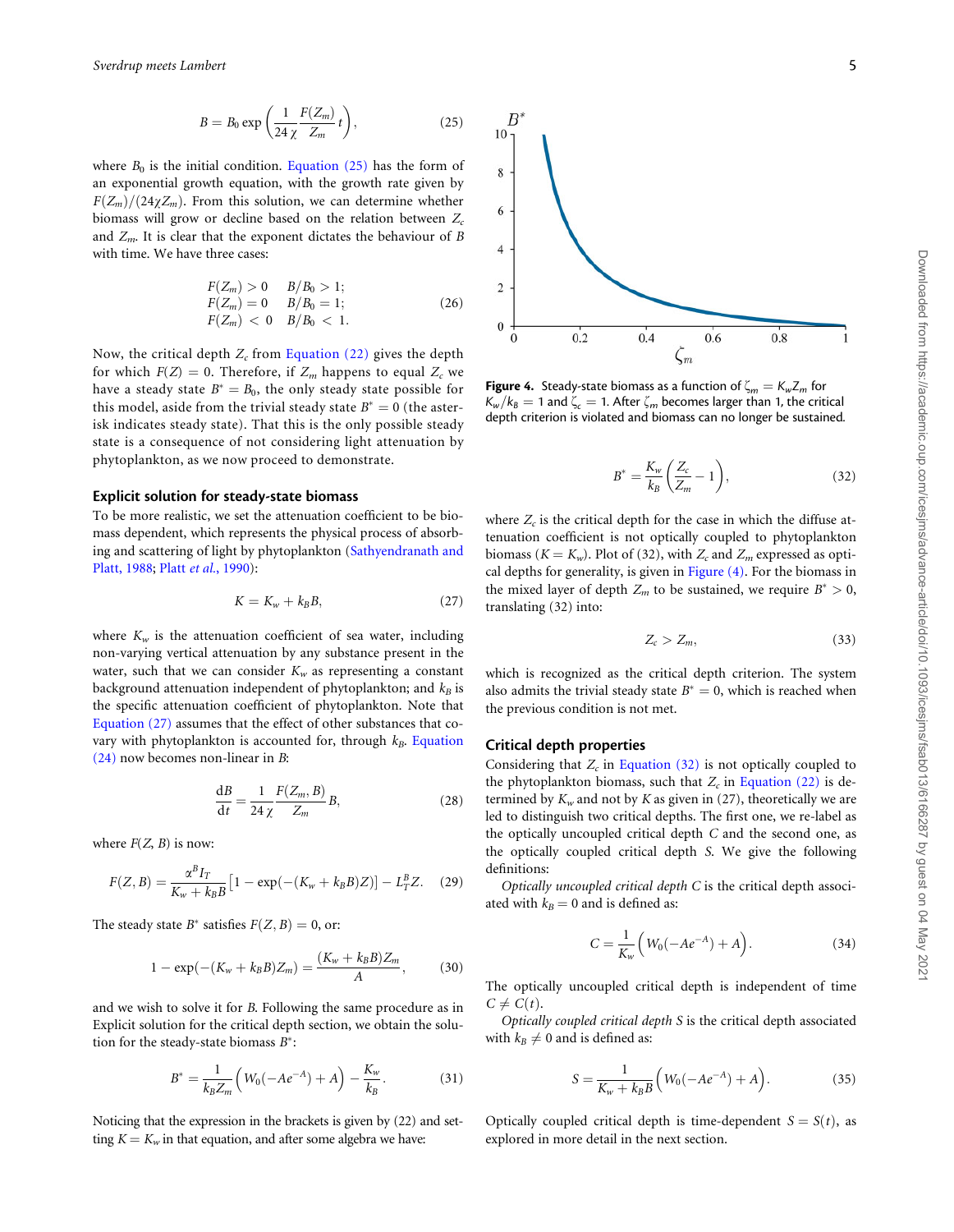<span id="page-5-0"></span>With the previous definitions, the steady-state biomass (32) simply becomes:

$$
B^* = \frac{K_w}{k_B} \left( \frac{C}{Z_m} - 1 \right). \tag{36}
$$

For  $C < Z_m$ , this equation yields negative biomass, which is physically unrealistic. However,  $C < Z_m$  corresponds to the condition in which biomass losses exceed production, and this result suggests that in this instance, losses would continue until biomass drops to zero. Hence, the solution is only valid for  $C/Z_m$  larger than one, which is in accordance with the Critical Depth Hypothesis.

Having  $B^*$ , we are now in a position to calculate daily mixedlayer production  $P_{Z_m,T}$  at steady state. We first recognize that daily mixed-layer production is given by the first term on the right-hand side of expression (29) multiplied by B:

$$
P_{Z_m,T} = \frac{B\alpha^B I_T}{K_w + k_B B} [1 - \exp(-(K_w + k_B B)Z_m)].
$$
 (37)

Inserting (32) into (37) we get:

$$
P_{Z_m,T} = \frac{\alpha^B I_T}{k_B} [1 - \exp(-K_w C)] \frac{C - Z_m}{C}, \qquad (38)
$$

as the daily mixed-layer production at steady state, which is seen to be linearly dependent on mixed-layer depth  $Z_m$ . Only when  $C > Z_m$  is this expression positive in accordance with the Critical Depth Hypothesis. In other words, we have to bear in mind that C is the critical depth in case of no shading by phytoplankton, given by (34).

Having defined the two critical depths and knowing  $B^*$ , we can now calculate the light intensity at the base of the mixed layer at steady state and compare it with the light intensities at C and S. By inserting (27) and (36) into (3), the irradiance at the base of the mixed layer can be shown to be equal to the irradiance at the optically uncoupled critical depth:

$$
I(Z_m) = I_0 \exp(-K_w C) = I(C),
$$
 (39)

although the two depths  $Z_m$  and C need not be equal (Figure 5). Therefore, at steady state the light intensity at the base of the mixed layer equals the light intensity at the optically uncoupled critical depth. Although the mixed-layer depth does not equal the optically uncoupled critical depth, their light levels are equal, due to shading by phytoplankton. It is important to stress that  $I(C)$  is biomass independent and this result is therefore a more general result than (32). We can now rewrite (38) as:

$$
P_{Z_m,T} = \frac{\alpha^B}{k_B C} (I_T - I_T(C))(C - Z_m). \tag{40}
$$

We can also calculate S at steady state. Inserting (36) into (35) gives:

$$
S^* = Z_m,\tag{41}
$$

where we have labelled the optically coupled critical depth at steady state as  $S^*$ . Therefore, at steady state the optically coupled



**Figure 5.** Sketch of the relation between mixed-layer depth  $Z_{m}$ optically uncoupled critical depth C and optically coupled critical depth S. With time S converges to  $Z_{\text{m}}$ , while C remains constant. Simultaneously, irradiance at the mixed-layer base  $I(Z_m)$  converges to irradiance at the optically uncoupled critical depth I(C). Finally, at steady state, we have  $S^* = Z_m$  and  $I(Z_m) = I(C)$ .

critical depth equals the mixed-layer depth, but the optically uncoupled critical depth does not (Figure 5).

#### Time evolution of the optically coupled critical depth

Having defined the optically coupled critical depth (35) and knowing its value at steady state (41) enables us to calculate it at any time instance, given information on B. It also enables us to derive an equation describing the time evolution of S. This equation is obtained by taking the time derivative of (35):

$$
\frac{\mathrm{d}S}{\mathrm{d}t} = -\left(\frac{k_B}{K_w + k_B B} \frac{\mathrm{d}B}{\mathrm{d}t}\right) S,\tag{42}
$$

which translates to:

$$
\frac{\mathrm{d}S}{\mathrm{d}B} = -\frac{k_B S}{K_w + k_B B}.\tag{43}
$$

Integration by separation of variables from  $S(0) = S_0$  to  $S(t) = S$ and  $B(0) = B_0$  to  $B(t) = B$  gives:

$$
S = S_0 \left( \frac{K_w + k_B B_0}{K_w + k_B B} \right),\tag{44}
$$

whereas integration from  $S(t) = S$  to  $S(\infty) = S^*$ , while acknowledging (41), gives:

$$
S = Z_m \bigg( \frac{K_w + k_B B^*}{K_w + k_B B} \bigg). \tag{45}
$$

This result was first derived by Platt et al. [\(2003\)](#page-10-0) [their [Equation \(4.5\)\]](#page-1-0) for a non-linear production model with discrete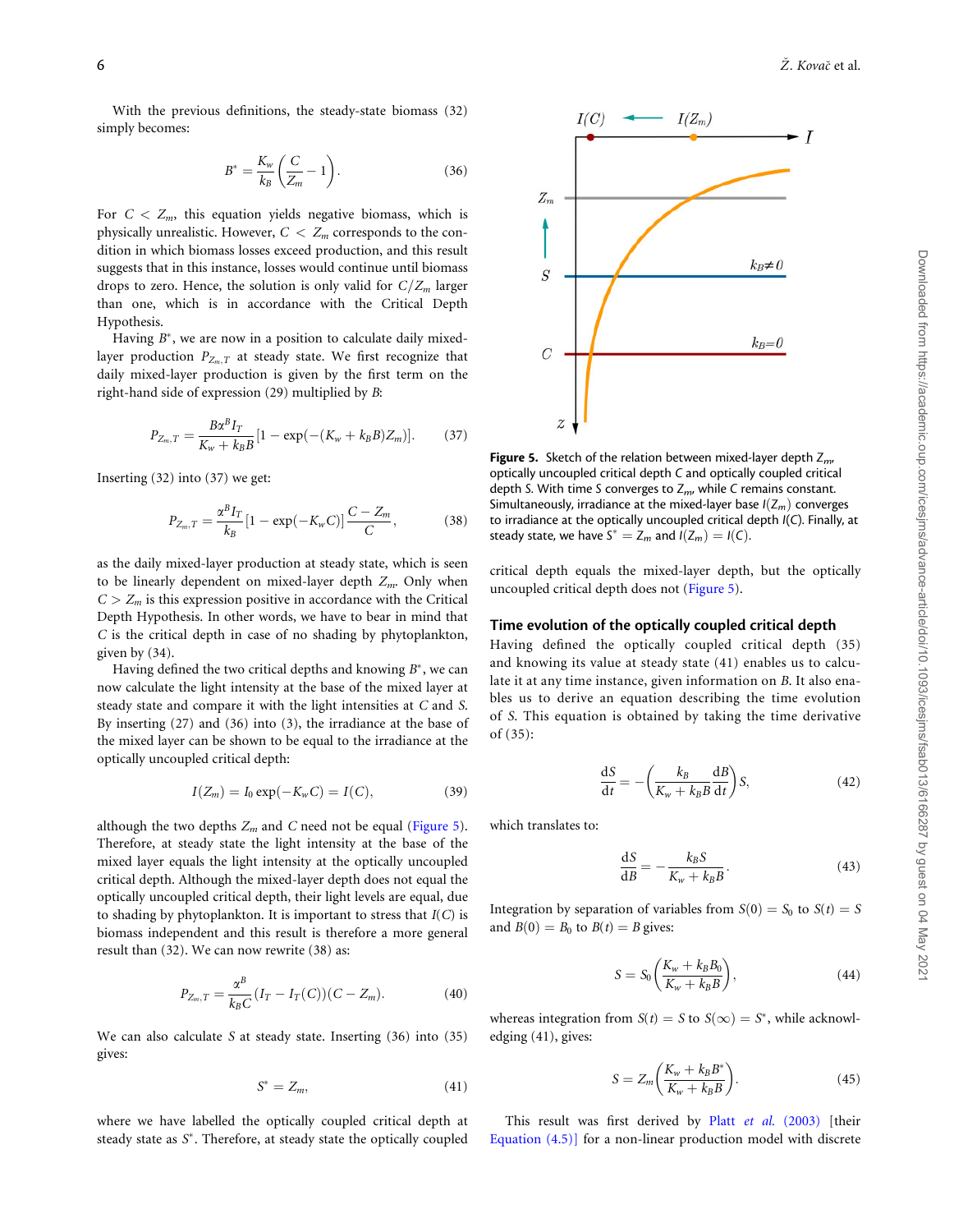time steps. It is now shown that the linear model of [Sverdrup](#page-10-0) [\(1953\)](#page-10-0) also leads to the same equation. The fact that both, the linear and non-linear, production models have the same solution adds to the generality of the result.

# Critical light intensity

The analysis thus far is valid for a single phytoplankton type, with its traits aggregated in the model through A (18). In case multiple phytoplankton species were present in the mixed layer, their traits could be represented for each phytoplankton functional type ([Anderson, 2005](#page-9-0)). With multiple functional types the system dynamics gets altered and competitive exclusion has to be considered. [Huisman and Weissing \(1994\)](#page-10-0) and [Weissing and Huisman](#page-10-0) [\(1994\)](#page-10-0) explored the role light plays in relation to the competitive exclusion principle in multi-species phytoplankton populations. They first analysed the monoculture case and defined the critical light intensity for a monoculture population: the light intensity at the bottom of the water column at steady state. They further demonstrated that in a multi-species population the species with the lowest critical light intensity competitively excludes all other species. We now explore whether the competitive exclusion principle holds for the [Sverdrup \(1953\)](#page-10-0) model and demonstrate that the critical light intensity is in fact the light intensity at the optically uncoupled critical depth.

Let us divide the biomass into  $N$  phytoplankton functional types, each with biomass  $B<sub>i</sub>$ , and let us group all functional types into a vector **B** (size  $N \times 1$ ) whose elements are  $B_i$ . In this notation, total biomass is given as a scalar product of B and a unit vector u of the same size as B (see [Supplementary data](https://academic.oup.com/icesjms/article-lookup/doi/10.1093/icesjms/fsab013#supplementary-data)). Therefore, the total biomass  $B$  is now:

$$
B = \mathbf{u} \cdot \mathbf{B}.\tag{46}
$$

Likewise, the attenuation coefficient is now given as:

$$
K = K_w + \mathbf{k}_B \cdot \mathbf{B},\tag{47}
$$

where  $\mathbf{k}_B$  is a vector (size  $N \times 1$ ) with elements  $k_{B,i}$ , the specific attenuation coefficient of each phytoplankton functional type. Irradiance at depth is now calculated as:

$$
I(z,t) = I_0(t) \exp(-(K_w + \mathbf{k}_B \cdot \mathbf{B})z). \tag{48}
$$

In this formalism, the equation for the time evolution of total biomass reads:

$$
\frac{\mathrm{d}B}{\mathrm{d}t} = \frac{1}{Z_m} \frac{\mathbf{\alpha}^{\mathrm{B}} \cdot \mathbf{B} I_T}{K_w + \mathbf{k} \cdot \mathbf{B}} \left[ 1 - \exp(-(K_w + \mathbf{k} \cdot \mathbf{B}) Z_m) \right] - \mathbf{L}_T^B \cdot \mathbf{B},\qquad(49)
$$

where  $\boldsymbol{\alpha}^{\text{B}}$  and  $\mathbf{L}_T^B$  are vectors of size  $N \times 1$  (see [Supplementary](https://academic.oup.com/icesjms/article-lookup/doi/10.1093/icesjms/fsab013#supplementary-data) [data\)](https://academic.oup.com/icesjms/article-lookup/doi/10.1093/icesjms/fsab013#supplementary-data).

For each individual phytoplankton functional type  $B_i$ , we can define the optically uncoupled critical depth  $C_i$ :

$$
C_i = \frac{1}{K_w} \left( W_0(-A_i e^{-A_i}) + A_i \right), \tag{50}
$$

and the optically coupled critical depth  $S_i$ :

$$
S_i = \frac{1}{K_w + \mathbf{k}_B \cdot \mathbf{B}} \left( W_0(-A_i e^{-A_i}) + A_i \right), \tag{51}
$$

where  $A_i$  is the ratio of surface production to losses (18) of each functional type. For each  $B_i$ , we can also calculate the monoculture steady-state biomass  $B_i^*$  by using (36):

$$
B_i^* = \frac{K_w}{k_i} \left( \frac{C_i}{Z_m} - 1 \right). \tag{52}
$$

As demonstrated in the previous section, this steady-state biomass is reached when only  $B_i$  is present in the mixed layer. We are now interested to explore what steady state is reached when multiple phytoplankton functional types are present in the mixed layer and how it is related to the critical depth.

Let us assume that at  $t = 0$ , we have  $B_i(0) > 0$  and  $C_i > Z_m$  for all *i*, so that  $dB_i/dt > 0$  at  $t = 0$ . Let us also assume that  $A_i \neq$  $A_i$ ,  $C_i \neq C_i$  and  $S_i(0) \neq S_i(0)$  for all  $i \neq j$ . Taking the time derivative of (51) we have:

$$
\frac{\mathrm{d}S_i}{\mathrm{d}t} = -\frac{1}{K_w + \mathbf{k}_B \cdot \mathbf{B}} \left( \mathbf{k}_B \cdot \frac{\mathrm{d} \mathbf{B}}{\mathrm{d}t} \right) S_i, \tag{53}
$$

which integrated over time from  $t = 0$  to t, yields:

$$
S_i(t) = S_i(0)\frac{K_w + \mathbf{k}_B \cdot \mathbf{B}_0}{K_w + \mathbf{k}_B \cdot \mathbf{B}(t)}.
$$
 (54)

The expressions obtained are multi-species analogues of (42) and (44), respectively, describing the time evolution of each optically coupled critical depth  $S_i$ .

Starting from  $t = 0$  as biomass grows so does the product  $k_B \cdot B$ , reducing mixed-layer irradiance and consequently primary production. The optically uncoupled critical depths  $C_i$  remain constant, but the optically coupled critical depths  $S_i$  become shallower as the product  $k_B \cdot B$  increases. At a certain instance of time one  $S_i$  will become shallower than  $Z_m$ , at which point a reversal of its growth rate will occur, making  $dB_i/dt < 0$ . Subsequently, the same will occur for another functional type and the process will continue until only one functional type is left. For this functional type, we will have  $S_i = Z_m$  and it will reach its monoculture steady-state biomass (52). At this point, the particular functional type has won the competition. Detailed equations for simulating this process along with the code for running the simulations are provided in the [Supplementary data.](https://academic.oup.com/icesjms/article-lookup/doi/10.1093/icesjms/fsab013#supplementary-data)

According to (39) when a single phytoplankton type is present in the mixed layer, at steady state, we have  $I(Z_m) = I(C)$ . The same condition can be written for  $C_i$ :

$$
I(Z_m) = I(C_i). \tag{55}
$$

By acknowledging (48) and (52), this expression becomes:

$$
\mathbf{k} \cdot \mathbf{B} = k_i B_i^*,\tag{56}
$$

implying that all phytoplankton functional types have zero biomass except  $B_i$ , which has won the competition and reached  $B_i^*$ , so that at steady state  $B = B_i^*$ , given by (52). At this point, irradiance at the mixed layer base equals the irradiance at the optically uncoupled critical depth of the winning functional type.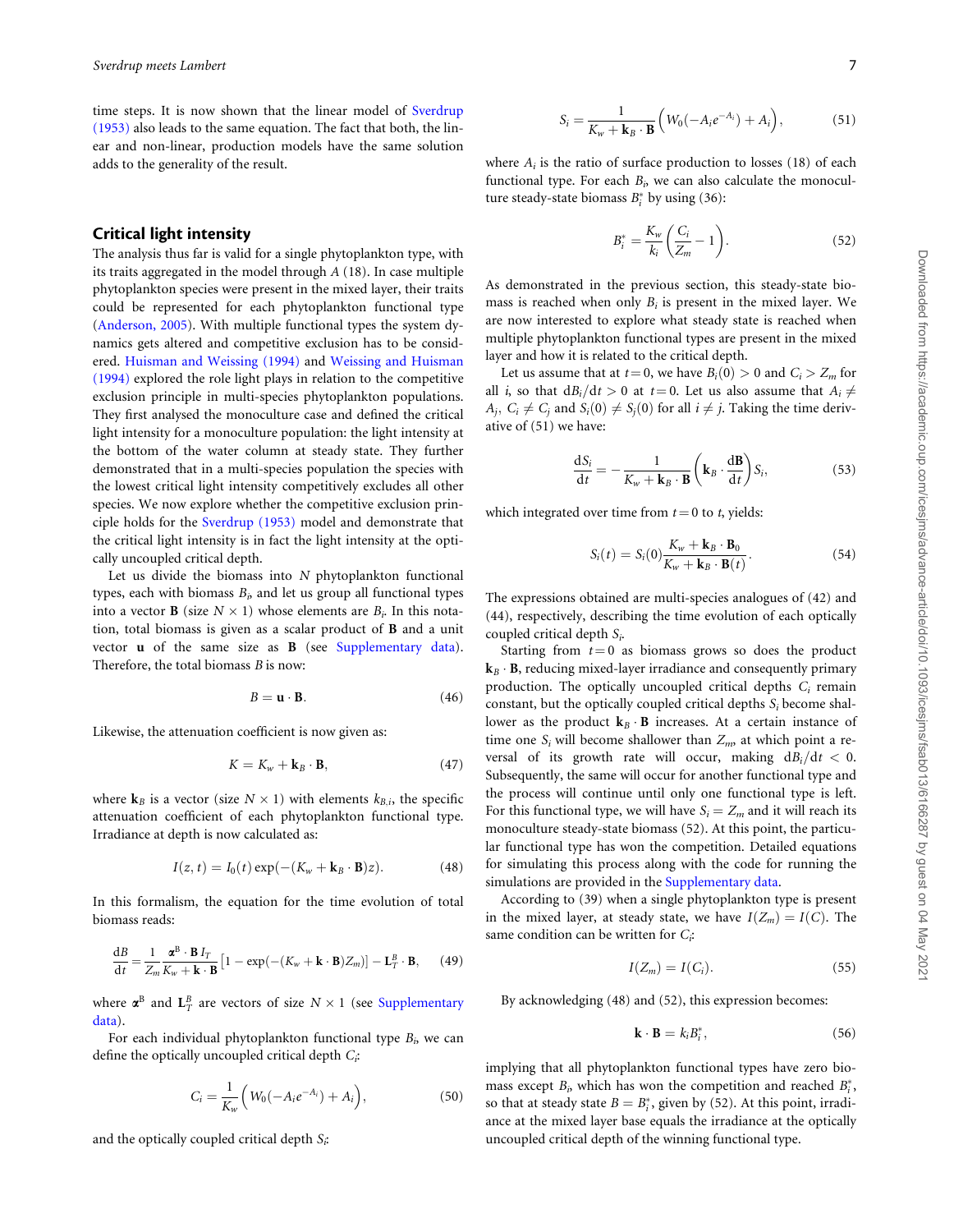This solution, cast in the form of a critical light argument, was first obtained by [Huisman and Weissing \(1994\)](#page-10-0) and [Weissing](#page-10-0) [and Huisman \(1994\)](#page-10-0) as the outcome of multi-spices competition in a light gradient. According to these authors, the species with the lowest monoculture light intensity at the base of the water column (critical light intensity) wins the multi-species competition. In our work, the critical light intensity corresponds to the light intensity at the bottom of the mixed layer, which at steady state was shown to equal the light intensity at the optically uncoupled critical depth (39). Therefore, the argument of [Huisman and Weissing \(1994\)](#page-10-0) and [Weissing and Huisman](#page-10-0) [\(1994\)](#page-10-0) is translated back to a critical depth argument. The species with the deepest optically uncoupled critical depth wins the competition.

However, in these considerations, the physiological parameters of each phytoplankton functional type are constant. In the real ocean, this assumption may be questionable. One way to include the effect of changing environmental conditions on the phytoplankton physiology is to allow the physiological parameters to change with respect to average light conditions in the mixed layer ([Jackson](#page-10-0) et al., 2017; [Sathyendranath](#page-10-0) et al., 2020). Since average light conditions are determined by surface irradiance, mixedlayer depth, and the phytoplankton biomass itself, having the phytoplankton adopt to average light conditions could affect the outcome of competition and consequently bloom initiation ([Lindemann](#page-10-0) et al., 2015).

# **Discussion**

In 1779, Leonhard Euler solved the equation  $xe^{x} = a$ , by finding the inverse of  $xe^x$ , today called the Lambert W function, named after Johann Heinrich Lambert, who laid the groundwork for Euler by solving the trinomial equation. Lambert W function laid dormant for quite some time since its discovery, until its reemergence in the second half of the twentieth century. The re-emergence occurred in the field of computations ([Corless](#page-9-0) et al., [1996\)](#page-9-0) and since has been spreading over to other fields steadily. Today the function is easily accessible in many mathematical programmes.

In this paper, we have successfully used the Lambert W function to find the analytical solution for the critical depth (22), as formulated by [Sverdrup \(1953\)](#page-10-0), in what is perhaps the first usage of Lambert W function in optical oceanography. In the field of optical oceanography, Lambert is most known for the extensive application of the Beer–Lambert Law to model the underwater light field ([Kirk, 2011](#page-10-0)). Interestingly, the same law was used by [Sverdrup \(1953\)](#page-10-0) in formulating his model (3). Therefore, it is fitting that the analytical solution for Sverdrup's critical depth was found using the Lambert W function.

Lambert W function enabled the expression of the critical depth in terms of surface light intensity, attenuation coefficient, initial slope of the photosynthesis-irradiance function, and the loss rate (23). It further led to the analytical solution for steadystate biomass (32). The expression for the steady-state biomass was found to be in accord with the critical depth criterion: If the critical depth is larger than the mixed-layer depth  $(Z_c > Z_m)$ , a positive steady-state biomass is attainable. Further analysis led us to distinguish between the optically uncoupled critical depth C (34) and the optically coupled critical depth S (35). To the best of our knowledge, this distinction had not been made in the literature prior to this work. We have demonstrated that at steady state the optically coupled critical depth matches the mixed-layer

depth (41) with the light intensity at the bottom of the mixed layer equal to the light intensity at the optically uncoupled critical depth (39). This demonstration would not have been possible if the distinction between the optically uncoupled critical depth and the optically coupled critical depth had not been made.

That the critical depth converges to the mixed-layer depth was already known, as was first demonstrated by Platt et al. [\(2003\)](#page-10-0) for a dynamically evolving model. Recently, it was found by [Kova](#page-10-0)č et al. [\(2020\)](#page-10-0) that the convergence occurs due to phytoplankton shading. In the context of this work, we can now say the optically coupled critical depth converges to the mixed-layer depth, whereas the optically uncoupled critical depth remains constant. We can therefore look at the optically uncoupled critical depth as the maximum attainable critical depth when the biomass goes to zero and attenuation of light by phytoplankton in the mixed layer is negligible.

Another important perspective on the two new versions of the critical depth must be highlighted. Optically uncoupled critical depth being deeper than the mixed-layer depth is a prerequisite for a positive biomass in the mixed layer. In this context, the optically coupled critical depth determines the sign of the growth rate. Optically coupled critical depth deeper than the mixed layer yields a positive growth rate, whereas optically coupled critical depth shallower than the mixed-layer depth yields a negative growth rate. Note that optical coupling introduces a level of dynamic stability to phytoplankton: when mixed-layer deepens below the optically coupled critical depth, phytoplankton decrease towards a lower steady-state value, rather than towards zero, as in the optically uncoupled case. This highlights the importance of knowing the optical properties of phytoplankton, and the background optical properties, to understand phytoplankton dynamics.

It is also important to highlight that the light intensity at the optically uncoupled critical depth is independent of mixed-layer biomass and equal to the light intensity at the bottom of the mixed layer at steady state (39). In a dynamical context, this implies that biomass evolves over time until the two light levels equal. The fact that the light intensity at the optically uncoupled critical depth is independent of biomass also implies that all steady states have the same light intensity at the base of the mixed layer, despite having different steady-state biomass and different mixed-layer depths. We conclude that the optically uncoupled critical depth determines the light intensity that can be reached at the base of the mixed layer and how high a biomass will be present in the mixed layer further depends on the depth of the mixed layer according to (32). Mixed-layer production is determined in a similar fashion according to (40). It is important to stress that these expressions hold for a linear dependence of production on light, as used by [Sverdrup \(1953\)](#page-10-0). These results also indicate the importance of water clarity in determining the steady-state biomass.

Non-linear formulations of the production–light relationship are well known ([Platt and Jassby, 1976](#page-10-0)) and are modelled with photosynthesis irradiance functions ([Jassby and Platt, 1976](#page-10-0)). Having a non-linear production–light dependence modifies production with depth, yielding a different production profile for each photosynthesis irradiance function ([Kova](#page-10-0)č et al.[, 2017b](#page-10-0)). A distinction between a linear production profile, such as the one [Sverdrup \(1953\)](#page-10-0) used, and a non-linear one is in production sat-uration, which typically occurs near the surface ([Kova](#page-10-0)č [et al.](#page-10-0), [2016b](#page-10-0)). Quantifying the total effect of production saturation on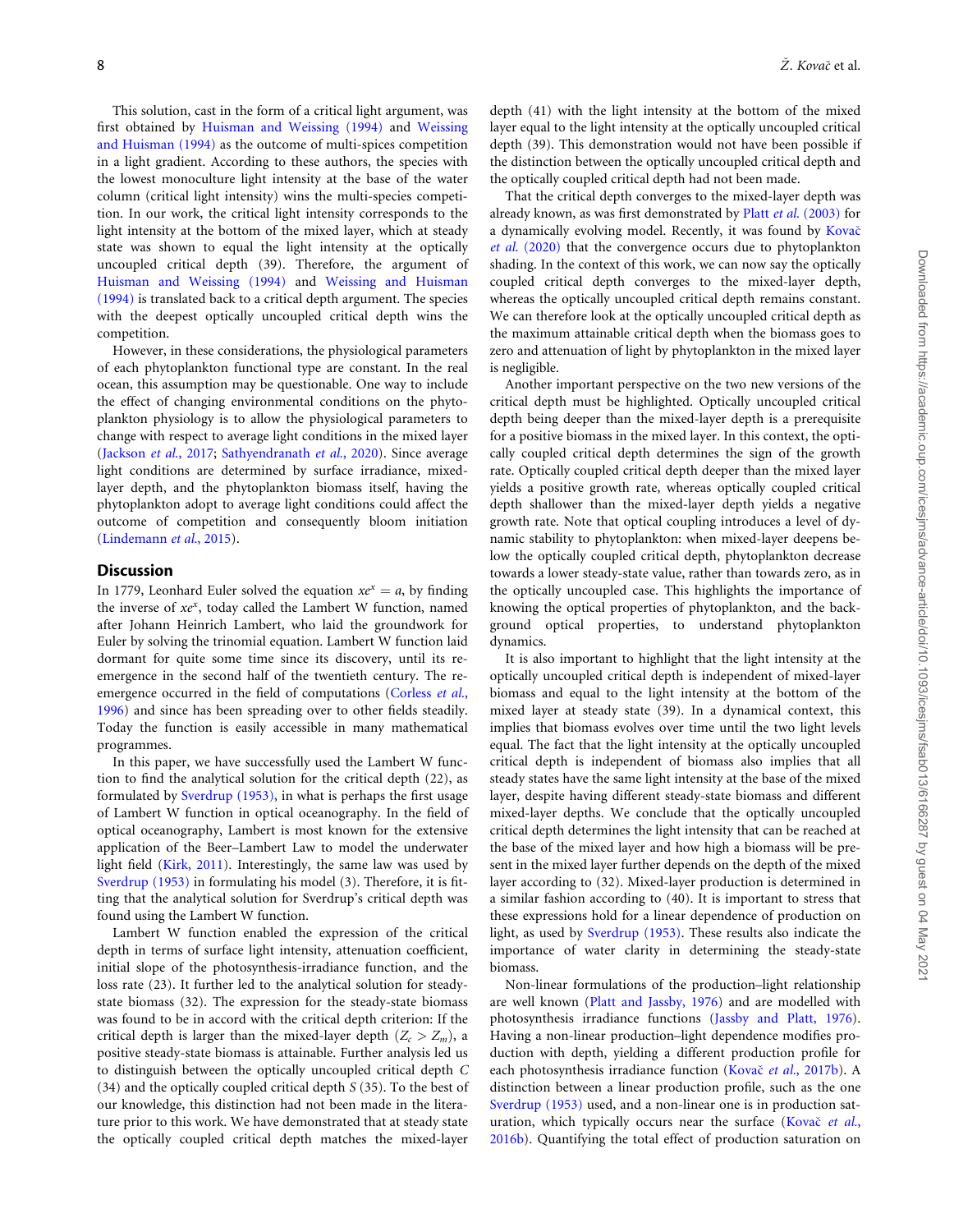<span id="page-8-0"></span>mixed-layer production can easily be done by using the analytical solution for a non-linear model for mixed-layer production ([Platt](#page-10-0) et al.[, 1990\)](#page-10-0). In the context of critical depth this changes the  $F(Z)$ function (7), making it harder so solve (9) analytically and obtain the critical depth for this case.

However, validity of Sverdrup's argument does not lie in the linearity of the photosynthesis-light relation, nor in taking the loss term as constant. Production and losses can both be homogenized by turbulent mixing, irrespective of the mathematical for-mulation of these terms (Platt et al.[, 1991](#page-10-0)). In other words, with respect to photosynthesis, it is not the exact form of the photosynthesis–light relation that is relevant, just the magnitude of production in the mixed layer. Although Sverdrup used a linear model of the photosynthesis–light relation (4), which for some time now is known to be non-linear ([Jassby and Platt, 1976](#page-10-0); [Platt](#page-10-0) [and Jassby, 1976](#page-10-0)), it does not change the argument. The reason is that all the commonly used photosynthesis–light functions give a monotonically decreasing rate of photosynthesis in a declining light field (Kovač et al., [2016a, b](#page-10-0)). This implies that the integral of production over the mixed layer will be bounded. Therefore, how we calculate mixed-layer production does not reflect on the critical depth argument qualitatively, simply quantitatively. An argument in favour of this reasoning is that the expression for the convergence of the critical depth to the mixed-layer depth (45) is the same for a linear production–light model used by [Sverdrup](#page-10-0) [\(1953\)](#page-10-0) and a non-linear one used by Platt et al. [\(2003\).](#page-10-0)

In fact, [Equation \(45\)](#page-5-0) can be generalized easily by observing that it is a statement of a conservation principle. Rearranging (42), recognizing (27), and applying the chain rule, yields:

$$
\frac{d(KS)}{dt} = 0,\t(57)
$$

demonstrating that the product of the attenuation coefficient and the optically coupled critical depth remains constant over time. Given initial conditions ( $K_0$ ,  $S_0$ ), when the critical depth criterion is met the system ends in a steady state characterized by  $S = Z_m$ and  $B = B^*$ . When the critical depth criterion is not met the system ends in the trivial steady state characterized by  $S = C$  and  $B = 0$ . On the approach to these states, the system moves along a trajectory, which keeps the KS product constant (Figure 6).

Following the definition (35) and acknowledging (21), we observe that the quantity, which is conserved is in fact the critical depth expressed as an optical depth  $\zeta_c$  (21) and therefore we can restate the previous expression simply as:

$$
\frac{\mathrm{d}\zeta_c}{\mathrm{d}t} = 0.\tag{58}
$$

We term this the Critical Depth Conservation Principle (Figure 6). Working backwards from it leads to [Equation \(45\).](#page-5-0) The fact that both a linear model used in this paper and a non-linear production model of Platt et al. [\(2003\)](#page-10-0) yield the same solution (45) points in the direction of generality of the Critical Depth Conservation Principle. Exploring this in more detail is a potential direction for future research.

The theory presented is valid for a mixed layer, which by definition is a region of uniform properties in the vertical ([Chiswell,](#page-9-0) [2011\)](#page-9-0). As [Franks \(2015\)](#page-9-0) pointed out we are led to distinguish the mixed layer from the turbulent layer, in that a turbulent layer is a layer of active mixing, and the mixed layer is a layer of uniform



According to (57), the product of the attenuation coefficient K and the optically coupled critical depth S remains constant over time. Starting from the initial state with  $K_0$  and  $S_0$ , the system moves either to the steady state  $B^*$  [\(32](#page-10-0)) (critical depth criterion met  $C > Z_m$ ), or to the trivial steady state  $B^* = 0$  (critical depth criterion not met  $C < Z_m$ ). The product KS remains constant, therefore the surfaces enclosed by the axes and the red/blue/orange lines are all equal. When  $S_0 > Z_m$  (as in the figure), the biomass grows over time until it reaches steady state  $S^* = Z_m$ . When  $S_0 <$  $Z_m$  (not shown), the biomass declines over time until it also reaches steady state  $S^* = Z_m$ . In both cases, the condition  $C > Z_m$  has to be met in order for biomass to reach a non-trivial steady state ([32](#page-10-0)).

properties in the vertical. The second definition is an operational one, as the depth of the mixed layer can be easily determined from say the temperature profile. The depth of the turbulent layer is harder to determine operationally. In this work, the wording mixed layer was used in the context of a layer in which active mixing is occurring so that homogenization of biomass and losses is taking place within it, therefore every phytoplankter experiences the same light conditions ([Franks, 2015\)](#page-9-0). This is in line with [Sverdrup \(1953\)](#page-10-0) who also referred to the turbulent layer as the mixed layer. Distinct usage of the mixed-layer term in modern literature should not be used to argue against Sverdrup, as he clearly stated:

... a phytoplankton population may increase independently of the thickness of the mixed layer if the turbulence is moderate. In this case the plankton may be unevenly distributed...

This paragraph demonstrates that [Sverdrup \(1953\)](#page-10-0) was in fact referring to a turbulent layer, phrased in the modern terminology of [Franks \(2015\),](#page-9-0) when using the wording "mixed-layer".

In the real ocean, the mixed-layer depth is seldom constant over time. During winter, the mixed-layer depth tends to be deep and phytoplankton concentration low, implying the effect of shading on the attenuation of light may be negligible. In these conditions, it is the optically uncoupled critical depth that determines the onset of positive growth. As the season progresses,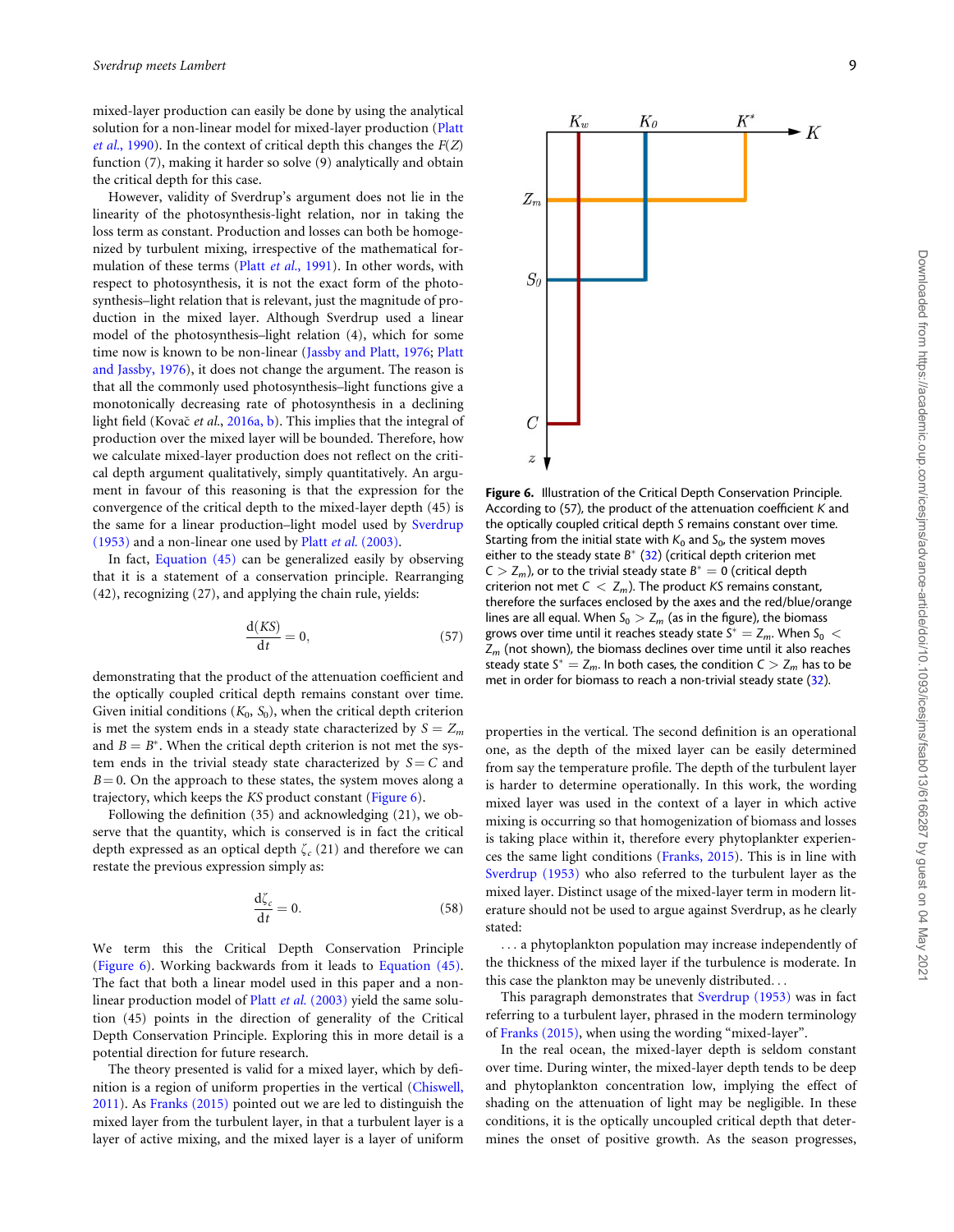<span id="page-9-0"></span>mixed layer typically shallows, biomass rises, and the effect of phytoplankton absorption and back-scattering on light attenuation becomes more prominent and may become non-negligible. Under these conditions, it is the optically coupled critical depth that determines the sign of the growth rate. Therefore, as the mixed-layer depth varies over the season so too does the strength of the bio-optical coupling and with it the very magnitude of the critical depth. This should be noted when discussing different hypotheses of bloom onset. As demonstrated, the condition  $C > Z_m$ (optically uncoupled critical depth deeper than the mixed-layer depth) tells us nothing on whether  $S \ge Z_m$  (optically coupled critical depth deeper/equal/shallower than the mixed-layer depth). If one is to judge positive growth from the condition  $C > Z_m$  alone erroneous conclusion may result, because the sign of the growth rate will be set by the relation of S and  $Z_m$  ([Figure 6](#page-8-0)). However, when  $C < Z_m$  (optically uncoupled critical depth shallower than the mixed-layer depth) the sign of the growth rate is always negative. This realization will perhaps aid the discussion on the Critical Depth Hypothesis.

# Conclusions

In 1935, Graan and Braarud (1935) raised a vivid question:

Thus, the question, whether violent turbulence may make the phytoplankton increase or decrease, must to a large extent depend on the thickness of the productive layer and thus on the light conditions.

In 1953, Sverdrup attempted to answer this question in his seminal paper. To what extent the assumptions of [Sverdrup \(1953\)](#page-10-0) are satisfied in the real world and the mathematical elegance and richness of the Sverdrup formalism applicable are still areas of active research [\(Sathyendranath](#page-10-0) et al., 2015; Behrenfeld and Boss, 2018). The significance of [Sverdrup \(1953\)](#page-10-0) paper, in a historical context, is that Sverdrup presented the first mathematical model for the growth of phytoplankton in the mixed layer, as a balance between photosynthesis and losses in the mixed-layer depth. This opened the way for quantitative tests, refinements, and modelling based on first principles to come to prominence in this scientific field, which at the time was quite revolutionary ([Sathyendranath](#page-10-0) et al.[, 2015\)](#page-10-0). Sverdrup gave mathematical elegance to an already elegant concept of [Gran and Braarud \(1935\)](#page-10-0), by providing a neat mathematical formulation for the critical depth [\(Sverdrup, 1953\)](#page-10-0). Hopefully, the analytical solution presented here provides a fitting closure to the original work, in mathematical terms, with an exact solution to Sverdrup's original equations.

# Supplementary data

[Supplementary material](https://academic.oup.com/icesjms/article-lookup/doi/10.1093/icesjms/fsab013#supplementary-data) is available at the ICESJMS online version of the manuscript.

# Data availability

No new data were generated or analysed in support of this research.

# Acknowledgements

This paper is the latest in a series of theoretical papers on primary production in the ocean, on which the three authors have worked closely together for many years. Sadly, Trevor Platt, guide, mentor, and close colleague, is no longer with us. Zarko and Shubha dedicate this work to him.

# Funding

This work was supported by the Simons Collaboration on Computational Biogeochemical Modeling of Marine Ecosystems/ CBIOMES (549947 to SS). The work benefitted from the workshop Remote Sensing of Marine Ecosystems funded by the Croatian Ministry of Science. This work has been supported in part by Croatian Science Foundation under the project MAUD (9849).

# References

- Anderson, T. R. 2005. Plankton functional type modelling: running before we can walk? Journal of Plankton Research, 27: 1073–1081.
- Behrenfeld, M. 2010. Abandoning Sverdrups critical depth hypothesis on phytoplankton blooms. Ecology, 91: 977–989.
- Behrenfeld, M., Doney, S., Lima, I., Boss, E., and Siegel, D. 2013a. Annual cycles of ecological disturbance and recovery underlying the subarctic Atlantic spring plankton bloom. Global Biogeochemical Cycles, 27: 526–540.
- Behrenfeld, M., Doney, S., Lima, I., Boss, E., and Siegel, D. 2013b. Reply to a comment by Stephen m. Chiswell on: annual cycles of ecological disturbance and recovery underlying the subarctic Atlantic spring plankton bloom by M. J. Behrenfeld et al. (2013). Global Biogeochemical Cycles, 27: 12941296.
- Behrenfeld, M. J., and Boss, E. S. 2018. Students tutorial on bloom hypotheses in the context of phytoplankton annual cycles. Global Change Biology, 24: 55–77.
- Bishop, J. K., Conte, M. H., Wiebe, P. H., Roman, M. R., and Langdon, C. 1986. Particulate matter production and consumption in deep mixed layers: observations in a warm-core ring. Deep-Sea Research A, 33: 1813–1841.
- Bouman, H. A., Platt, T., Doblin, M., Figueiras, F. G., Gudmundsson, K., Gudfinnsson, H. G., Huang, B. et al. 2018. Photosynthesis–irradiance parameters of marine phytoplankton: synthesis of a global data set. Earth System Science Data, 10: 251–266.
- Chiswell, S. 2011. Annual cycles and spring blooms in phytoplankton: dont abandon Sverdrup completely. Marine Ecology Progress Series, 443: 39–50.
- Chiswell, S. M. 2013. Comment on annual cycles of ecological disturbance and recovery underlying the subarctic Atlantic spring plankton bloom. Global Biogeochemical Cycles, 27: 1291–1293.
- Chiswell, S. M., Calil, P. H. R., and Boyd, P. W. 2015. Spring blooms and annual cycles of phytoplankton: a unified perspective. Journal of Plankton Research, 37: 500–508.
- Corless, R. M., Gonnet, G. H., Hare, D. E. G., Jeffrey, D. J., and Knuth, D. E. 1996. On the Lambert w function. Advances in Computational Mathematics, 5: 329–359.
- Dai, C., Zhao, M., Yu, H., and Wang, Y. 2015. Delay-induced instability in a nutrient-phytoplankton system with flow. Physical Review E, 91: 032929.
- Du, Y., and Mei, L. 2011. On a nonlocal reaction-diffusion-advection equation modelling phytoplankton dynamics. Nonlinearity, 24: 319–349.
- Enriquez, R. M., and Taylor, J. R. 2015. Numerical simulations of the competition between wind-driven mixing and surface heating in triggering spring phytoplankton blooms. ICES Journal of Marine Science, 72: 1926–1941.
- Euler, L. 1779. De serie lambertina plurimisque eius insignibus proprietatibus (reprinted 1992). In Opera Omnia., pp. 350–369. Ed. by B. G. Teubner. Springer, Leipzig and Berlin.
- Franks, P. J. S. 2015. Has Sverdrups critical depth hypothesis been tested? Mixed layers vs. turbulent layers. ICES Journal of Marine Science, 72: 1897–1907.
- Gautschi, W. 2011. The Lambert w-functions and some of their integrals: a case study of high-precision computation. Numerical Algorithms, 57: 27–34.